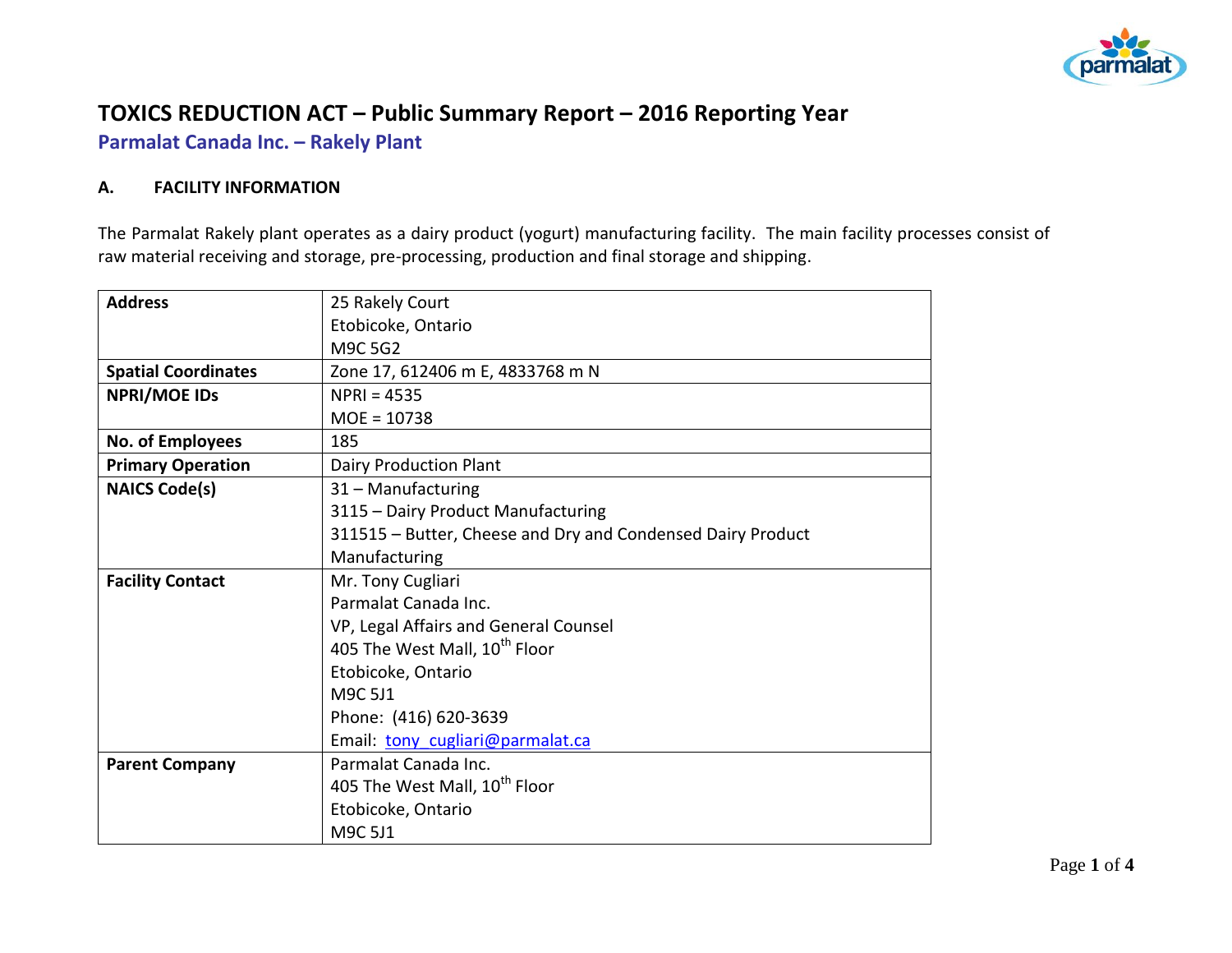

### **B. TOXIC SUBSTANCE ACCOUNTING**

| <b>Substances Reported</b>    | CAS#      | <b>Primary Use/Source</b> |
|-------------------------------|-----------|---------------------------|
| <b>NPRI Part 1 Substances</b> |           |                           |
| Nitric acid                   | 7697-37-2 | Clean-in-place chemicals  |
| Nitrate ion                   | NA - 17   | Clean-in-place process    |
| Sulphuric acid                | 7664-93-9 | Wastewater treatment      |

## **Accounting Details**

|                              | <b>Accounting Quantities</b> |            |                          |             |                                                     |
|------------------------------|------------------------------|------------|--------------------------|-------------|-----------------------------------------------------|
| <b>Substance/Category</b>    | 2015                         | 2016       | <b>Annual Comparison</b> |             | <b>Reason for Change</b>                            |
|                              | (tonne)                      | (tonne)    | (tonne)                  | (%)         |                                                     |
| Nitric acid                  |                              |            |                          |             |                                                     |
| <b>Used</b>                  | >10 to 100                   | >10 to 100 | $(+) > 1$ to 10          | $(+)33.40$  | Increased usage of products containing nitric acid. |
| Created                      | 0                            | 0          | $\mathbf{0}$             | 0           | n/a                                                 |
| Contained in Product         | $\mathbf 0$                  | 0          | $\mathbf 0$              | 0           | n/a                                                 |
| Released to Air              | $\mathbf 0$                  | 0          | $\Omega$                 | 0           | n/a                                                 |
| Released to Water            | $\Omega$                     | $\Omega$   | $\Omega$                 | 0           | n/a                                                 |
| <b>Transfer for Disposal</b> | $\mathbf 0$                  | 0          | $\Omega$                 | $\mathbf 0$ | n/a                                                 |
| <b>Transfer for Recycle</b>  | $\mathbf 0$                  | 0          | $\mathbf 0$              | 0           | n/a                                                 |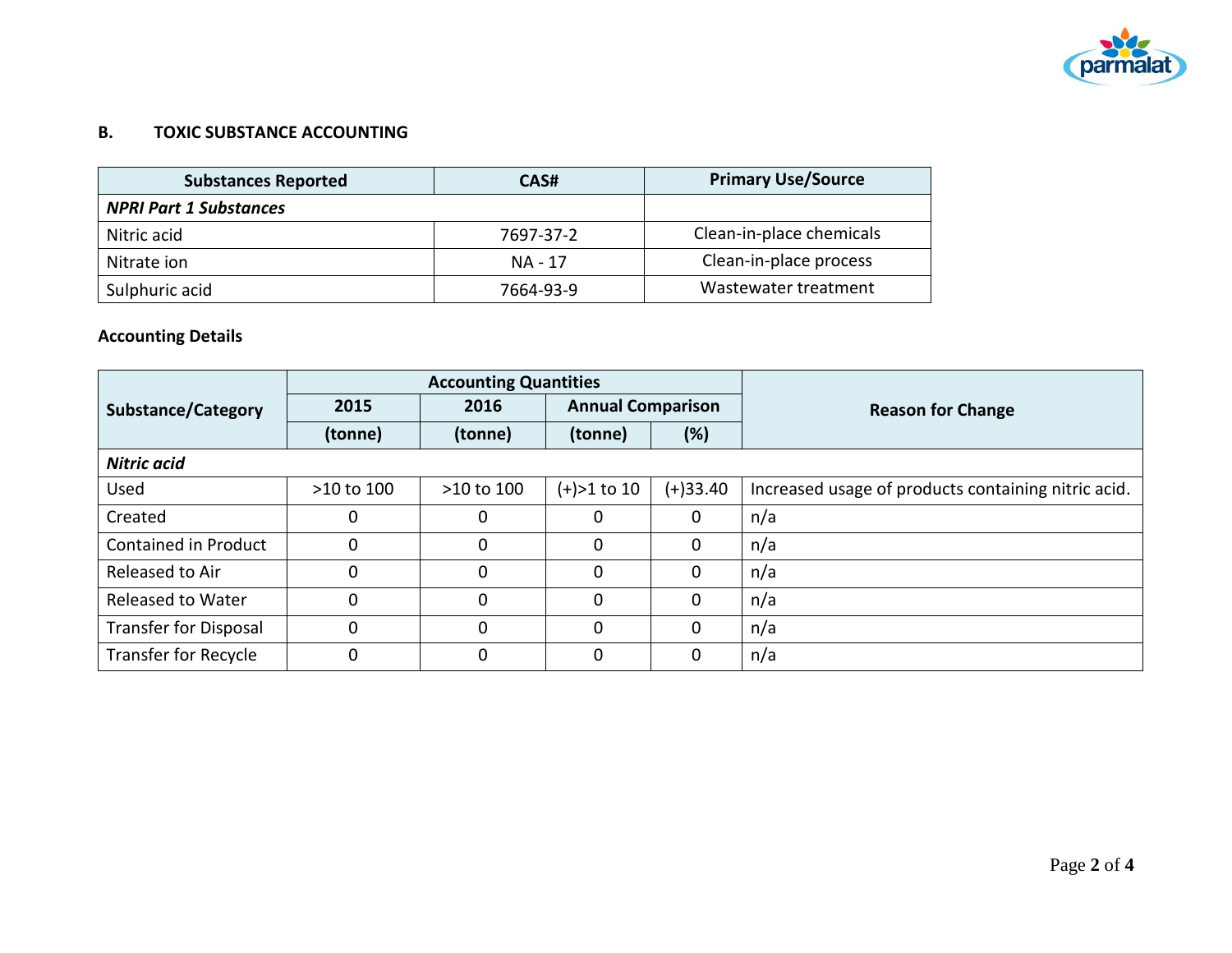

|                              | <b>Accounting Quantities</b> |                |                          |                |                                                     |
|------------------------------|------------------------------|----------------|--------------------------|----------------|-----------------------------------------------------|
| <b>Substance/Category</b>    | 2015                         | 2016           | <b>Annual Comparison</b> |                | <b>Reason for Change</b>                            |
|                              | (tonne)                      | (tonne)        | (tonne)                  | (%)            |                                                     |
| <b>Nitrate ion</b>           |                              |                |                          |                |                                                     |
| Used                         | $\mathbf 0$                  | $\mathbf 0$    | $\mathbf 0$              | $\mathbf 0$    | n/a                                                 |
| Created                      | >10 to 100                   | >10 to 100     | $(+) > 1$ to 10          | $(+)33.40$     | Increased usage of products containing nitric acid. |
| Contained in Product         | 0                            | 0              | $\mathbf{0}$             | $\mathbf{0}$   | n/a                                                 |
| Released to Air              | $\mathbf 0$                  | $\mathbf{0}$   | $\mathbf{0}$             | 0              | n/a                                                 |
| <b>Released to Water</b>     | $\mathbf 0$                  | $\mathbf 0$    | $\mathbf{0}$             | $\overline{0}$ | n/a                                                 |
| <b>Transfer for Disposal</b> | >10 to 100                   | >10 to 100     | $(+) > 1$ to 10          | $(+)33.40$     | Increased usage of products containing nitric acid. |
| <b>Transfer for Recycle</b>  | 0                            | 0              | $\mathbf 0$              | $\mathbf 0$    | n/a                                                 |
| <b>Sulphuric acid</b>        |                              |                |                          |                |                                                     |
| Used                         | >10 to 100                   | >10 to 100     | $(+) > 10$ to            | $(+)99.18$     | Increased usage for clean-in-place activities.      |
|                              |                              |                | 100                      |                |                                                     |
| Created                      | $\mathbf 0$                  | $\mathbf 0$    | $\mathbf{0}$             | $\mathbf{0}$   | n/a                                                 |
| <b>Contained in Product</b>  | $\mathbf 0$                  | $\mathbf 0$    | $\mathbf 0$              | 0              | n/a                                                 |
| Released to Air              | $\mathbf 0$                  | 0              | $\mathbf{0}$             | 0              | n/a                                                 |
| <b>Released to Water</b>     | $\mathbf 0$                  | $\mathbf 0$    | $\mathbf{0}$             | 0              | n/a                                                 |
| <b>Transfer for Disposed</b> | $\mathbf 0$                  | $\mathbf 0$    | $\mathbf 0$              | $\mathbf{0}$   | n/a                                                 |
| <b>Transfer for Recycle</b>  | $\overline{0}$               | $\overline{0}$ | $\mathbf 0$              | $\mathbf{0}$   | n/a                                                 |